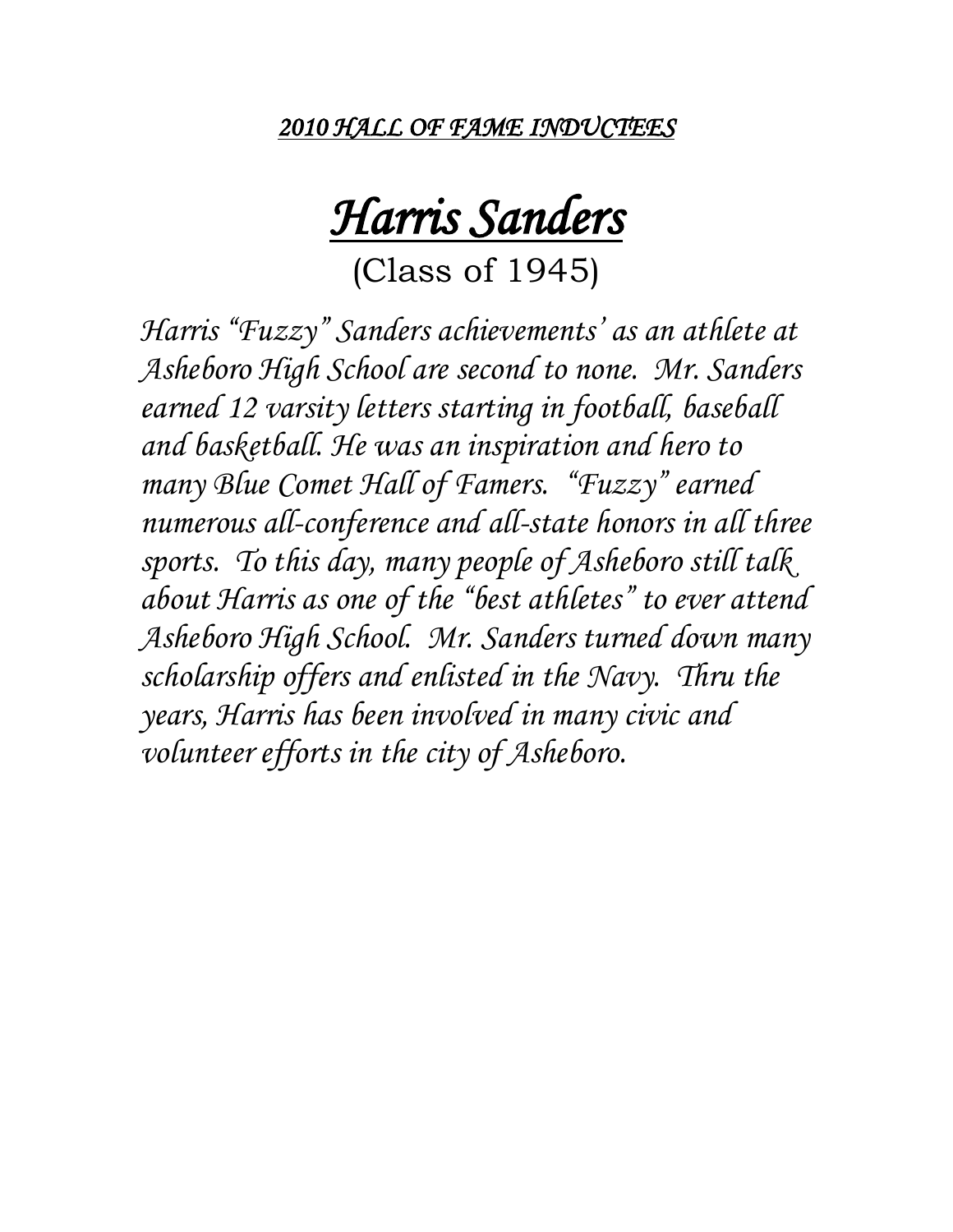*Elvin York*

*(Class of 1962)*

*Elvin York may be the finest wrestler at Asheboro High School. Under the direction of Coach Jim Hurst, Elvin was a two-time individual state champion and twotime WNCHSAA champion in 1961 and 1962. He had a forty-two match win streak and was undefeated as a junior. This Beta Club member helped lead the Blue Comet mat men to 2nd and 3rd place team finishes (WNCHSAA). Elvin graduated from N.C. State in 1964 and was undefeated as a collegiate until academic scheduling forced him to retire from the sport. Mr. York served as a production control manager for Harrelson Rubber Company for thirty-three years. He resides in Ramseur, NC.*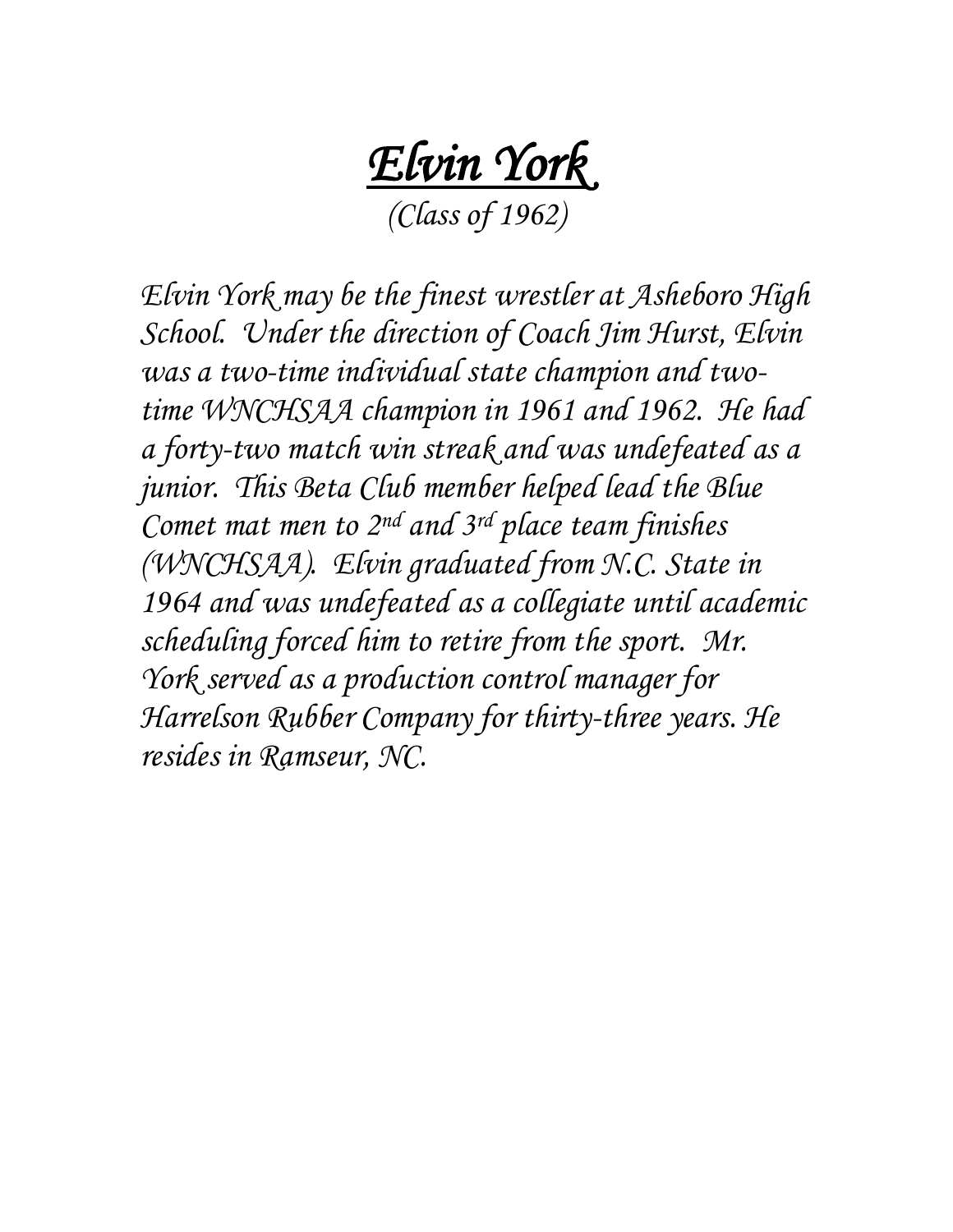*John Schwarz* 

*(Class of 1964)*

*John Schwarz was an outstanding football and track athlete at Asheboro High School. He was a member and outstanding lineman on the 1963 WNCHSAA championship team. An outstanding school and team leader, Mr. Schwarz was named to numerous allconference and all-state teams during his junior and senior years. John continued his education and playing career at East Carolina University. He was named to the All-Southern Conference Team both as an offensive and defensive lineman. He returned to Asheboro in the late 1960's and served as a volunteer for Coach Lee J. Stone. John Schwarz resides in Greensboro and continues to volunteer in animal rights legislation.*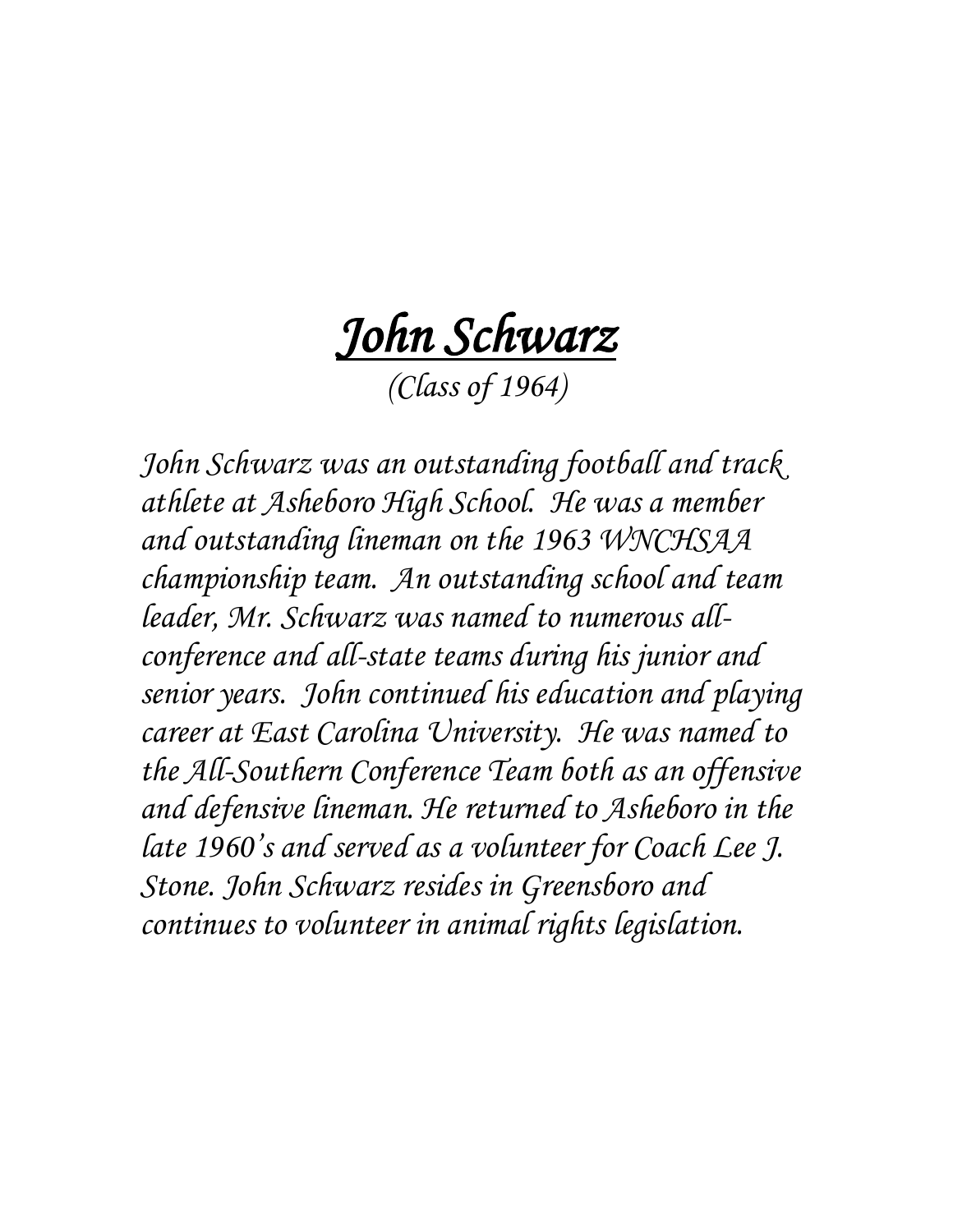*Gary Moody (Class of 1973)*

*Gary was an outstanding baseball and football player at Asheboro High School in the early 1970's. He starred as an offensive and defensive end in football and excelled as an infielder and pitcher in baseball. An all-conference player in both sports, Gary accepted an athletic scholarship to Wake Forest. A four year player, Mr. Moody handled punting duties and played defensive end. He also played baseball for Wake Forest his junior and senior season. Gary Moody lettered in two sports at an ACC school which is very rare. He continued to help youth in Raleigh and Asheboro by coaching recreation sport teams. Gary Moody passed away in May of 1993.*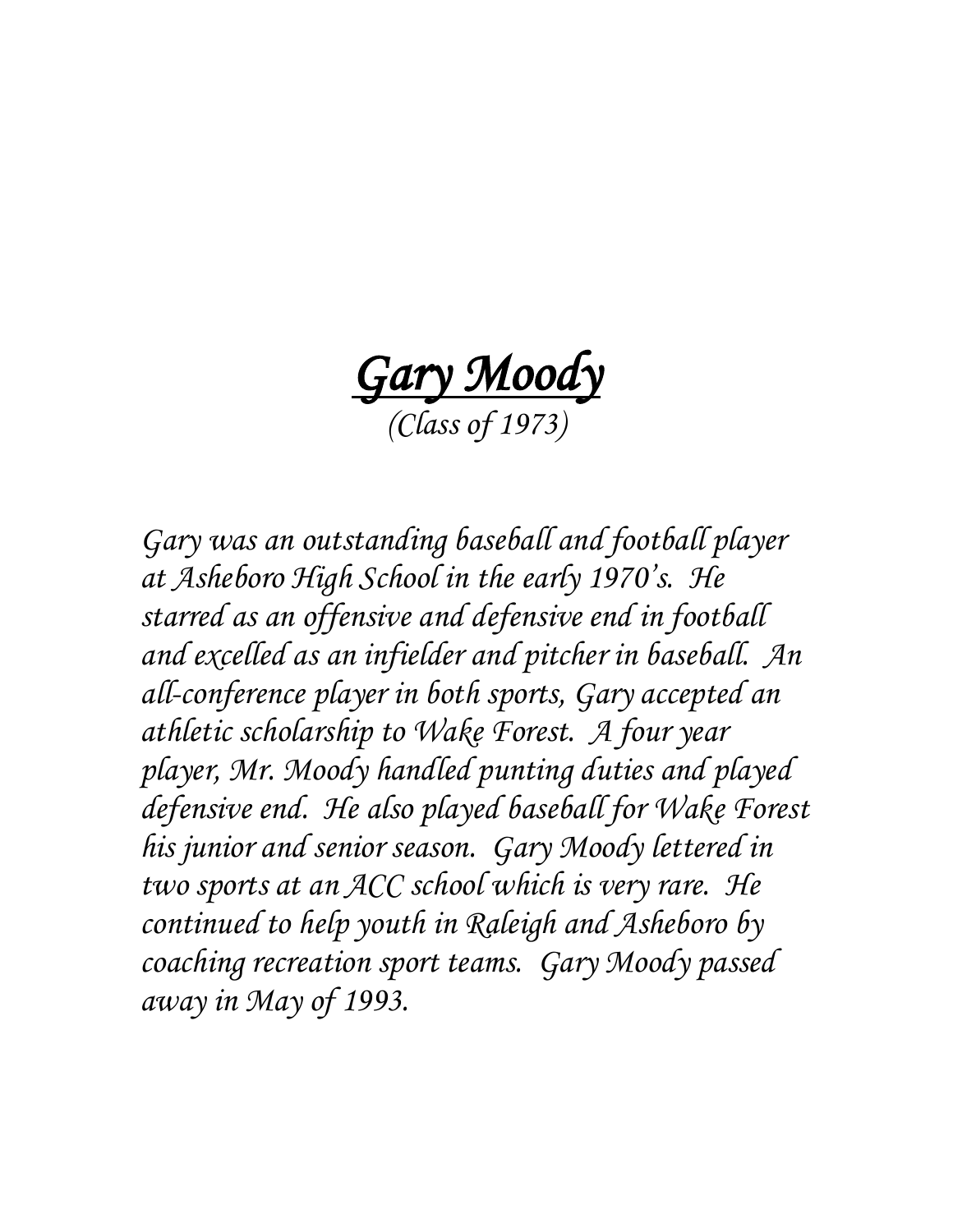*Derek McKee* 

*(Class of 1999)*

*Derek McKee is the epitome of what one would hope that an Asheboro Blue Comet would be. He established himself as a leader on the athletic field and in the classroom, maintaining a 4.156 GPA. Derek was a MVP winner in both basketball and baseball. He was named to four all-conference teams and played in the East-West All-Star game in basketball. Derek attended N.C. State on a baseball scholarship and graduated in 2003. He continues to give back to the community of Asheboro by volunteering his time coaching youth sports and spending time with his wife, Gina and new son, Colton.*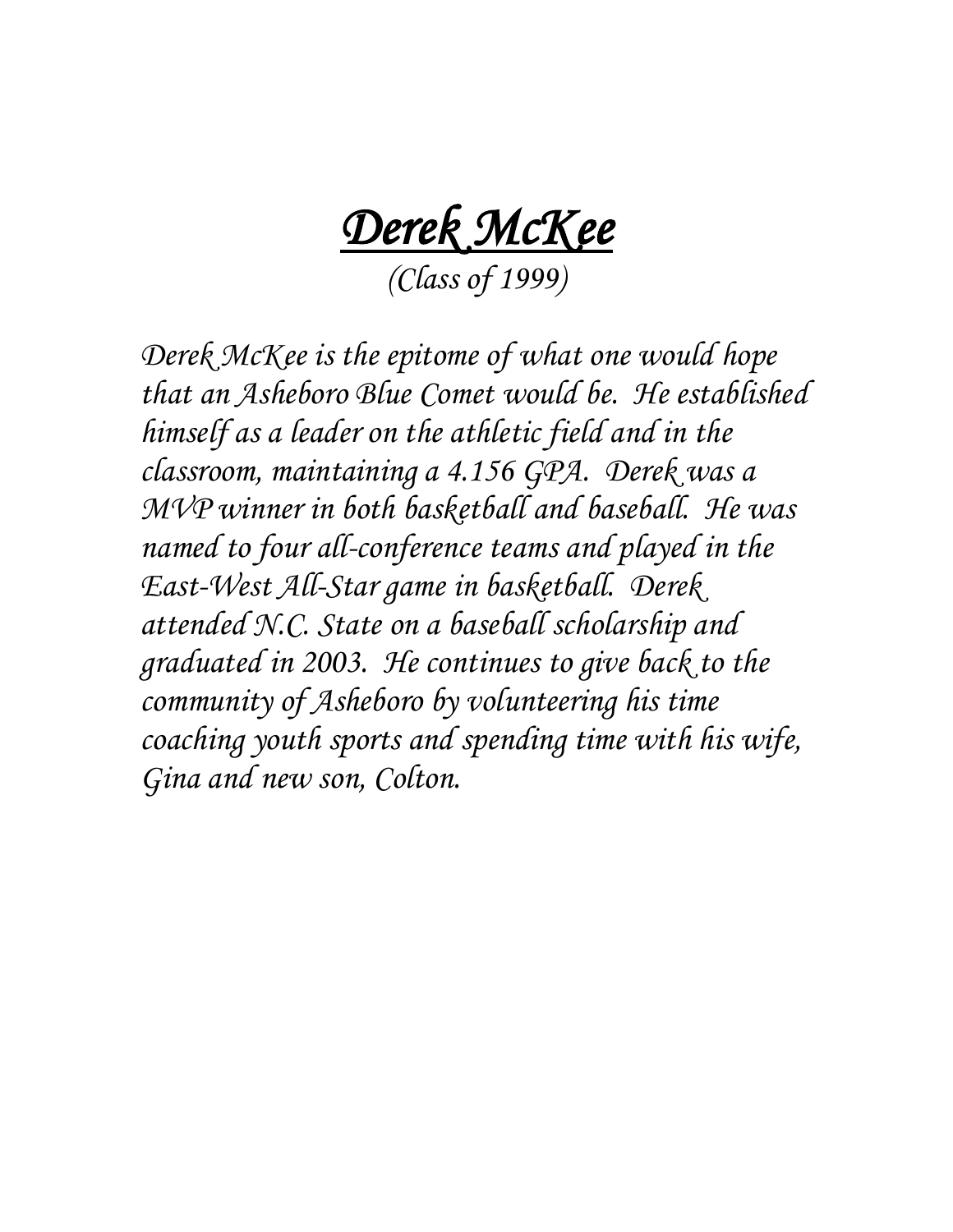*Michael Massey* 

*(Class of 2000)*

*An Asheboro High School graduate of 2000, Michael Massey was outstanding both in the athletic arena as well as in the classroom. His 4.6 GPA was near the top of his class. Michael was a honor student, a basketball player, and a two-time State 3-A Champion in the high jump. He won the 1999 and 2000 individual title and still holds the AHS record at 6'10" while participating in other numerous events. Mr. Massey continued his academic and athletic career at Georgia Tech and won All-ACC Honors and was an ACC Champion in indoor and outdoor track, jumping over 7 feet. The 2005 Georgia Tech graduate in Industrial and System Engineering works in Washington, D.C. and continues to give back to the community in numerous civic and volunteer organizations.*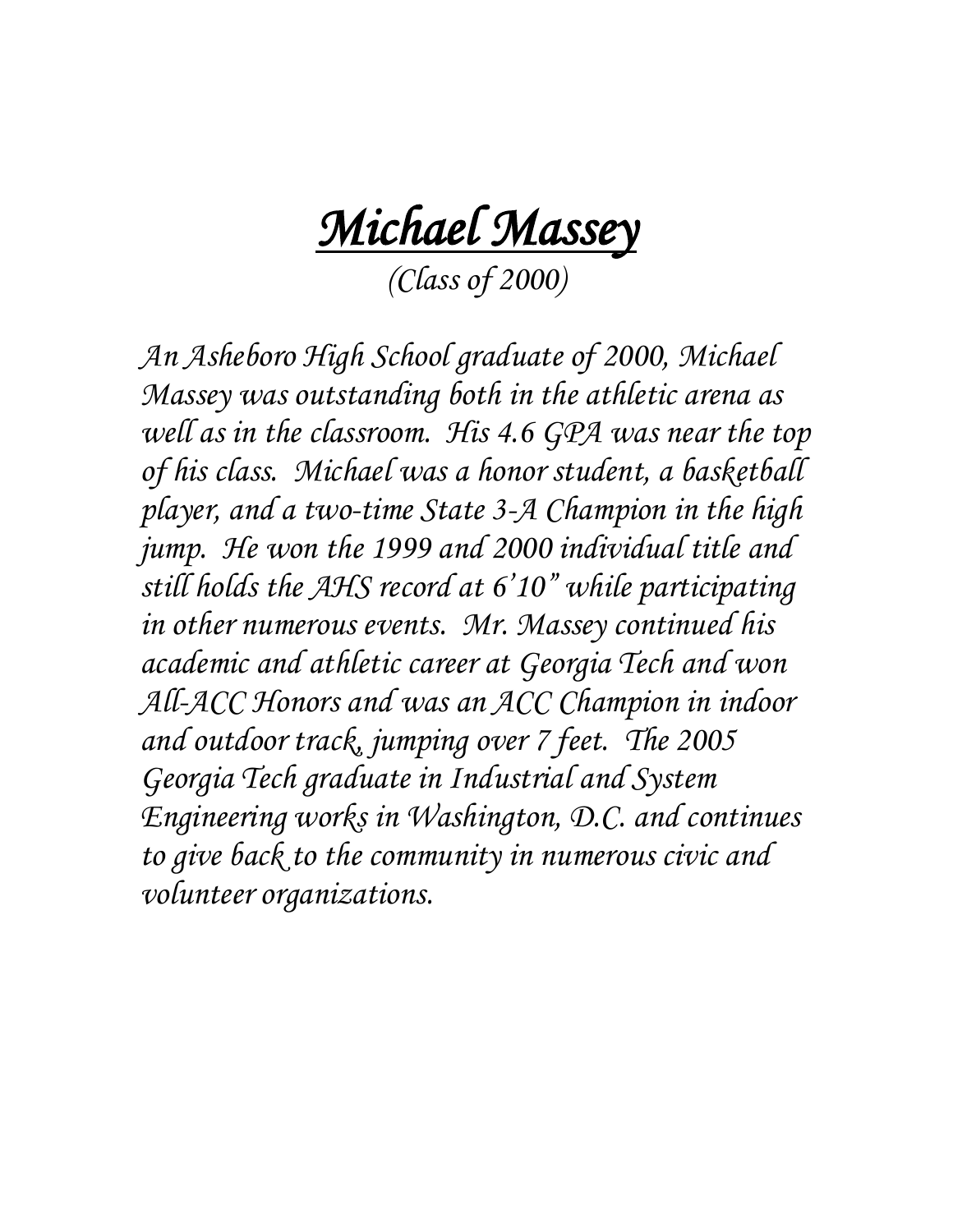## *1960's Women's Basketball Team*

*The 1960's Women's Basketball Team won Asheboro's first and only women's WNCHSAA Championship. The team has been the "talk of the town" for the last 50 seasons, and is still described as one of the best of all time. The team was touted as an experienced, smart group of athletes, with aggressive defenders and deadly shooters, but "short" compared to other teams in the newly formed South Piedmont Conference. The Lady Blue Comets survived a tough, exciting season of close games with overtimes and last second shots. After suffering three early conference losses, they played exceptional basketball earning a 1st place finish. A confident team, The Blue Comets swept three tournament games and captured the North-South Piedmont Tournament, crushing Statesville, 69 to 57. The Blue Comets won their 13th consecutive game overwhelming the much taller, 3 year undefeated Taylorsville team, 67 to 50. Taylorsville, the defending state champs, were no match for the tenacious defensive unit and brilliant shooting Blue Comets-1960 winners of the WNCHSAA Championship.*